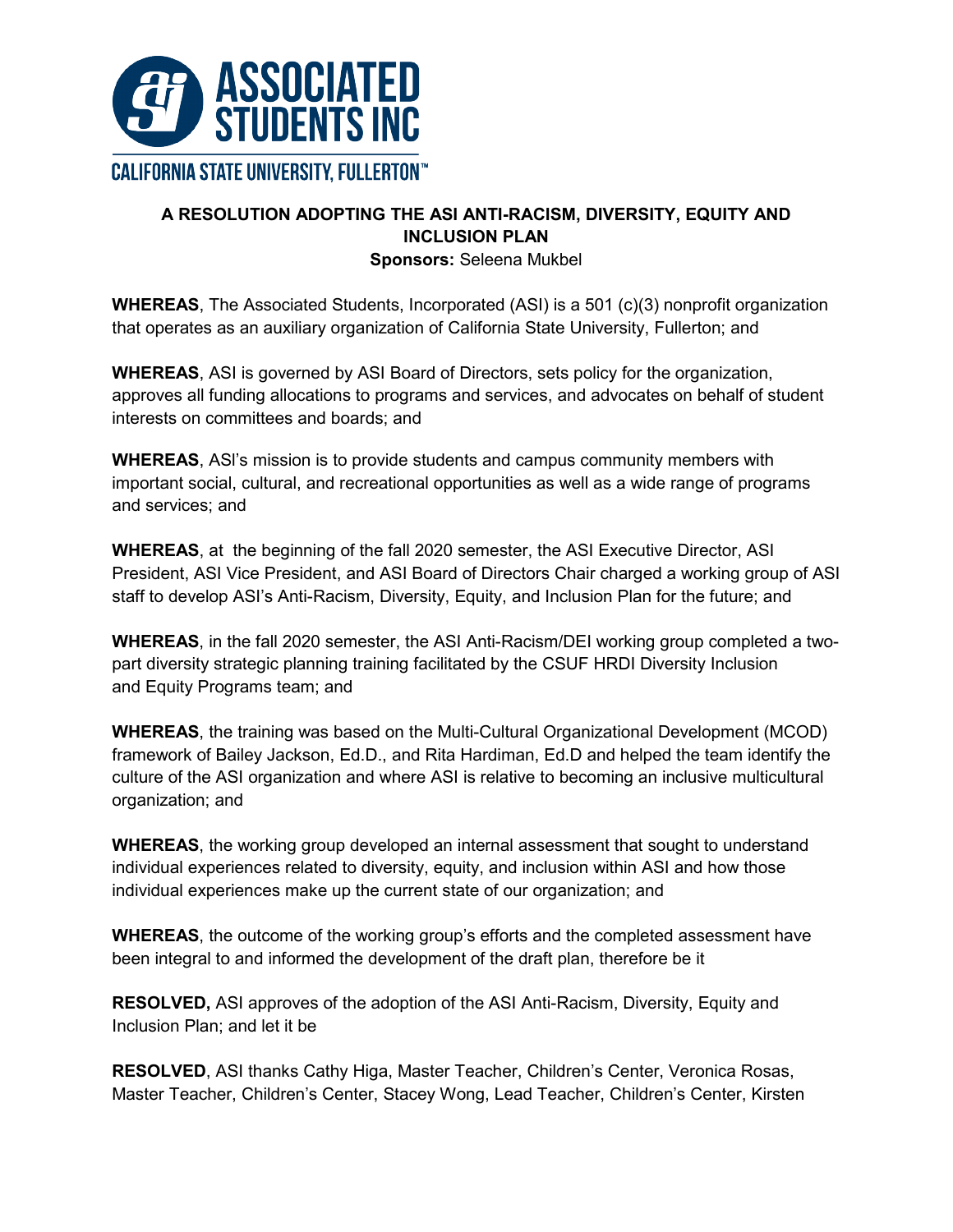Stava, Operations Manager, TSU Operations, Leo Young, Manager, University Conference Center, Alison Wittwer, Aquatics & Safety Coordinator, Titan Recreation, Marcus St. Phard, Associate Director, Titan Recreation, Andrea Frausto-Zamora, Graduate Assistant, Leader and Program Development, Asha Nettles, Coordinator, Leader and Program Development, and Drew Wiley, Director, Leader and Program Development, for their service on the working group addressing and developing this plan; and let it be finally

**RESOLVED**, that this Resolution be distributed to the ASI Executive Director and applicable ASI departments.

Adopted by the Board of Directors of the Associated Students Inc., California State University, Fullerton on the fourth day of May in the year two thousand twenty-one.

17, 2021 11:33 PDT)

Selene Hanna

Maria Linares Chair, Board of Directors Selene Hanna Treasurer/Secretary, Board of Directors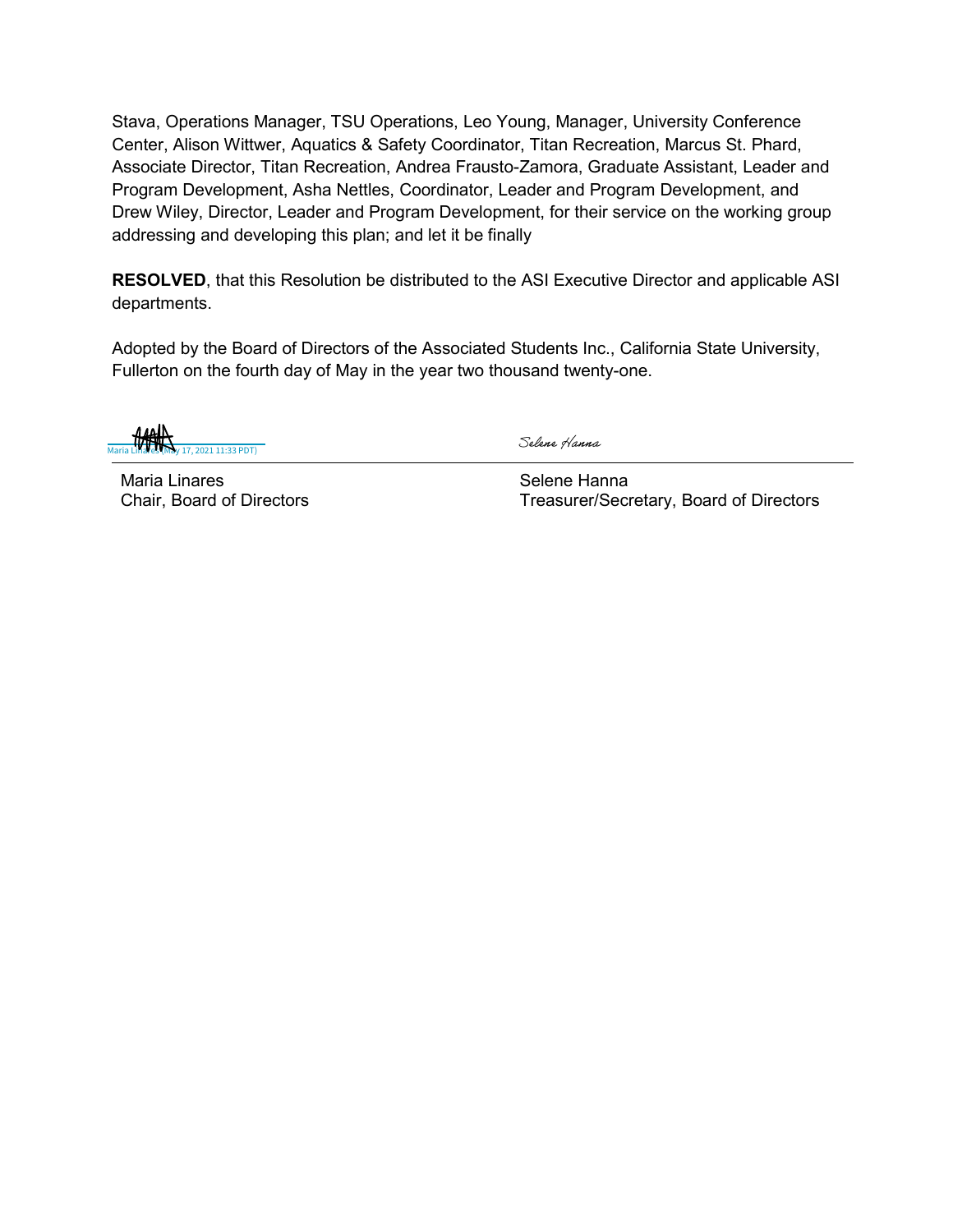## **Introduction and Summary of Charge**

At the beginning of the fall 2020 semester, the ASI Executive Director, ASI President, ASI Vice President, and ASI Board of Directors Chair charged a working group of ASI staff to develop ASI's Anti-Racism, Diversity, Equity, and Inclusion Plan for the future. This plan addresses training needs, organizational changes to processes and policy, and other meaningful ways ASI can respond in support of our diverse communities.

ASI Anti-Racism, Diversity, Equity and Inclusion Working Group Members:

- Asha Nettles (Co-Lead)
- Drew Wiley (Co-Lead)
- Andrea Frausto-Zamora
- Cathy Higa
- Veronica Rosas
- Marcus St. Phard
- Kirsten Stava
- Alison Wittwer
- Stacey Wong
- Leo Young

## **Workgroup Training with CSUF Human Resources, Diversity, and Inclusion (HRDI)**

In the fall 2020 semester, the ASI Anti-Racism/DEI working group completed a two-part diversity strategic planning training facilitated by the CSUF HRDI Diversity Inclusion and Equity Programs <sup>1</sup>team. This training was based on the Multi-Cultural Organizational Development (MCOD) framework of Bailey Jackson, Ed.D., and Rita Hardiman, Ed.D. The purpose of this training was to identify ASI's current organizational development stage from which the working group could begin to develop the plan identified in this document.

## *Multicultural Organization Development (MCOD) Framework:*

Jackson and Hardiman<sup>2</sup> theorized that in order to achieve the vision of an inclusive multicultural organization (MCO), it is necessary to view the organization as the target of the change. The organization itself is the client. In order to utilize the MCOD framework, there are a few key starting assumptions:

- 1. *Individual consciousness raising and training activities for individuals in organizations may be necessary but are not sufficient to produce organizational change*. Organizations must also change the policies and practices that support the status quo around diversity issues.
- 2. *Organizations are not either "good" (multicultural) or "bad" (mono-cultural)*. Organizations exist on a continuum and understanding their specific place on the continuum is key to developing change goals and intervention plans.
- *3. The change process needs to be pursued with a clear vision of the "ideal" end state, or the multicultural organization, in mind.*
- 4. *The picture of the real should be derived from an internal assessment process*. A structured assessment that can be used to identify and describe the current state of diversity and social justice in the organization should be used to establish the baseline or current state of what "is" in the organization.
- 5. *Ownership of the MCOD process is a key to success*. In order for an MCOD initiative to be successful, organization members must acknowledge the need for change and own the change goals and intervention plans.
- *6. Significant organizational change in social justice and diversity will occur only if there is someone monitoring and facilitating the process.*

 <sup>1</sup> <https://hr.fullerton.edu/diep/>

<sup>2</sup> [https://equitydiversity.cals.wisc.edu/wp-content/uploads/sites/39/2017/11/Theory-and-Practice-of-Multicultural-Org-Dev-](https://equitydiversity.cals.wisc.edu/wp-content/uploads/sites/39/2017/11/Theory-and-Practice-of-Multicultural-Org-Dev-1.pdf)[1.pdf](https://equitydiversity.cals.wisc.edu/wp-content/uploads/sites/39/2017/11/Theory-and-Practice-of-Multicultural-Org-Dev-1.pdf)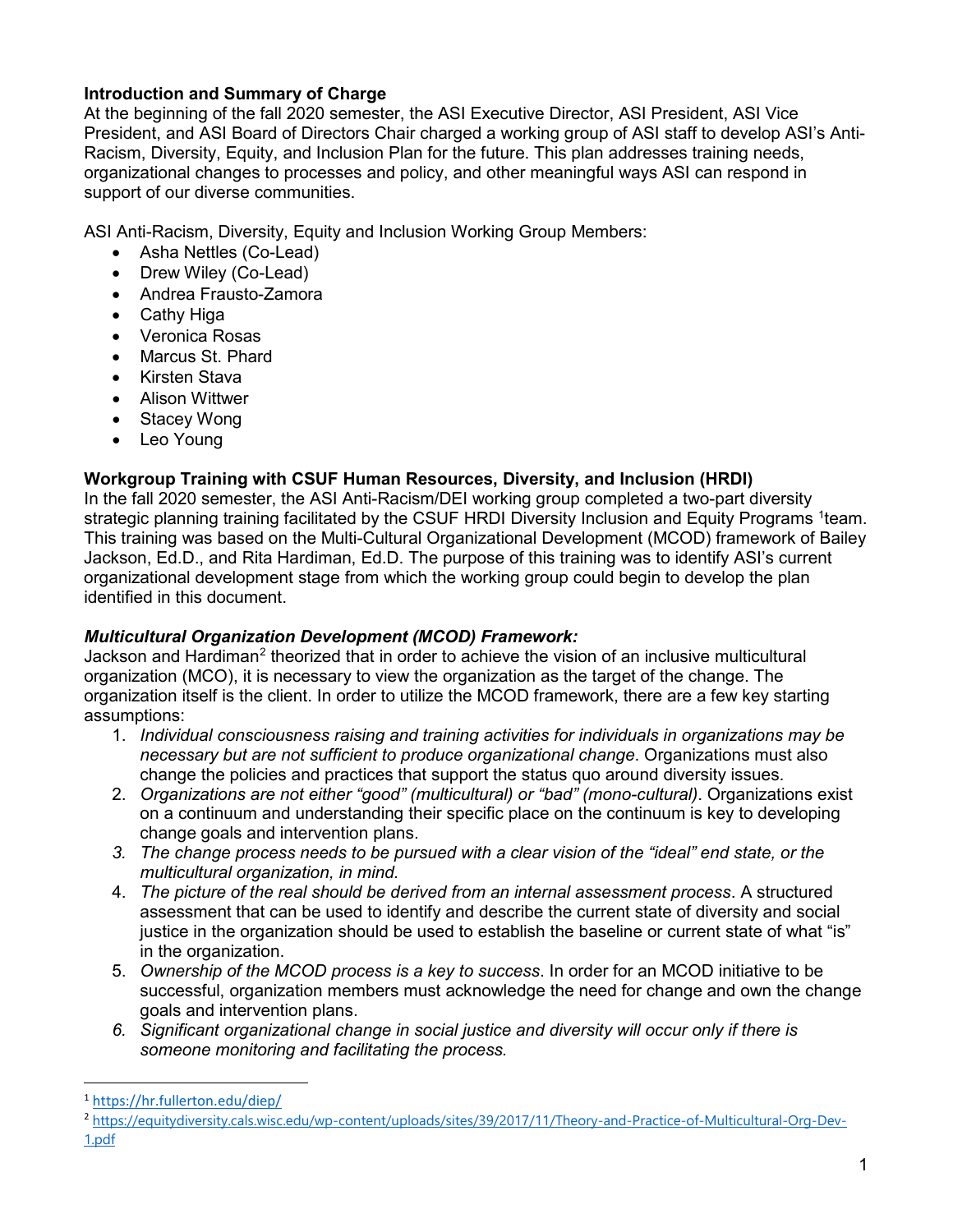#### *MCOD Development Stages*

The MCOD Development Stage Model identifies six points on a developmental continuum, each describing the consciousness and culture of an organization regarding issues of social justice and diversity and where an organization is relative to becoming an inclusive MCO.

**Stage 1: Exclusionary**: The exclusionary organization is defined by a single culture and deliberately restricts membership. An organization at this stage openly maintains the dominant group's power and privilege through intentional design. It does not address discriminatory, exclusionary, and harassing actions and creates an unsafe/dangerous environment for subordinated group members. The exclusionary organization does not provide diversity, equity and inclusion learning opportunities or resources.

**Stage 2: Club**: The club maintains privilege for those who have traditionally held power and influence. The dominant culture is institutionalized in policies, procedures, services, etc and is upheld through norms or "business as usual." The club has a limited number of "token" members from other social identity groups allowed in if they have the "right" credentials, attitudes, behaviors, etc. An organization at this stage engages issues of diversity and social justice only on the dominant culture members' terms and within their comfort zones.

**Stage 3: Compliance**: The compliance organization is committed to removing some of the discrimination inherent in the club and provides some access to some members of previously excluded groups. An organization at this stage makes some efforts to diversify workforce demographics, particularly at the bottom of the organization. The behavior of token hires is typically restricted (ex: must be team players, cannot make waves, must not offend or challenge dominant group members, must assimilate into the organizational culture, must not challenge the system or "rock the boat," must not raise issues of sexism, racism, classism, heterosexism, etc.).

**Stage 4: Affirming**: The affirming organization has demonstrated commitment to eliminating discriminatory practices and inherent advantages. An organization at this stage actively recruits and promotes members of groups that have been historically denied access and opportunity. The organization provides ongoing support and career development opportunities to increase success and mobility. Employees are encouraged to be non-oppressive through awareness trainings but are asked to assimilate to organizational culture.

**Stage 5: Redefining**: The redefining organization actively works toward developing a diverse organization and to move the organization beyond being merely "non-discriminatory" and "nonoppressive." An organization at this stage works to create an environment that values and capitalizes on diversity and works to ensure full inclusion of a diverse workforce to enhance the growth and success of the organization.

**Stage 6: Inclusive**: The inclusive organization ensures that its mission, values, operations, and services reflect the contributions and interests of a wide diversity of cultural and social identity groups. The inclusive organization acts on its commitment to eradicate all forms of oppression across all identity groups and makes decisions with the full participation of those group members. An organization in this stage implements continuous improvement strategies and actively works in larger communities (regional, national, global) to eliminate all forms of oppression and to create inclusive organizations.

It is important to note that while the goal is to be an inclusive organization, that goal is not a fixed and permanent arrival point. It takes continuous work to maintain that standard and more work to address incidents that speak to stages 1-5 in the future.

#### *Initial Placement*

The working group was given the preliminary task of identifying a current continuum stage for our organization. The working group identified ASI CSUF to likely be at stage 3, the Compliance Organization.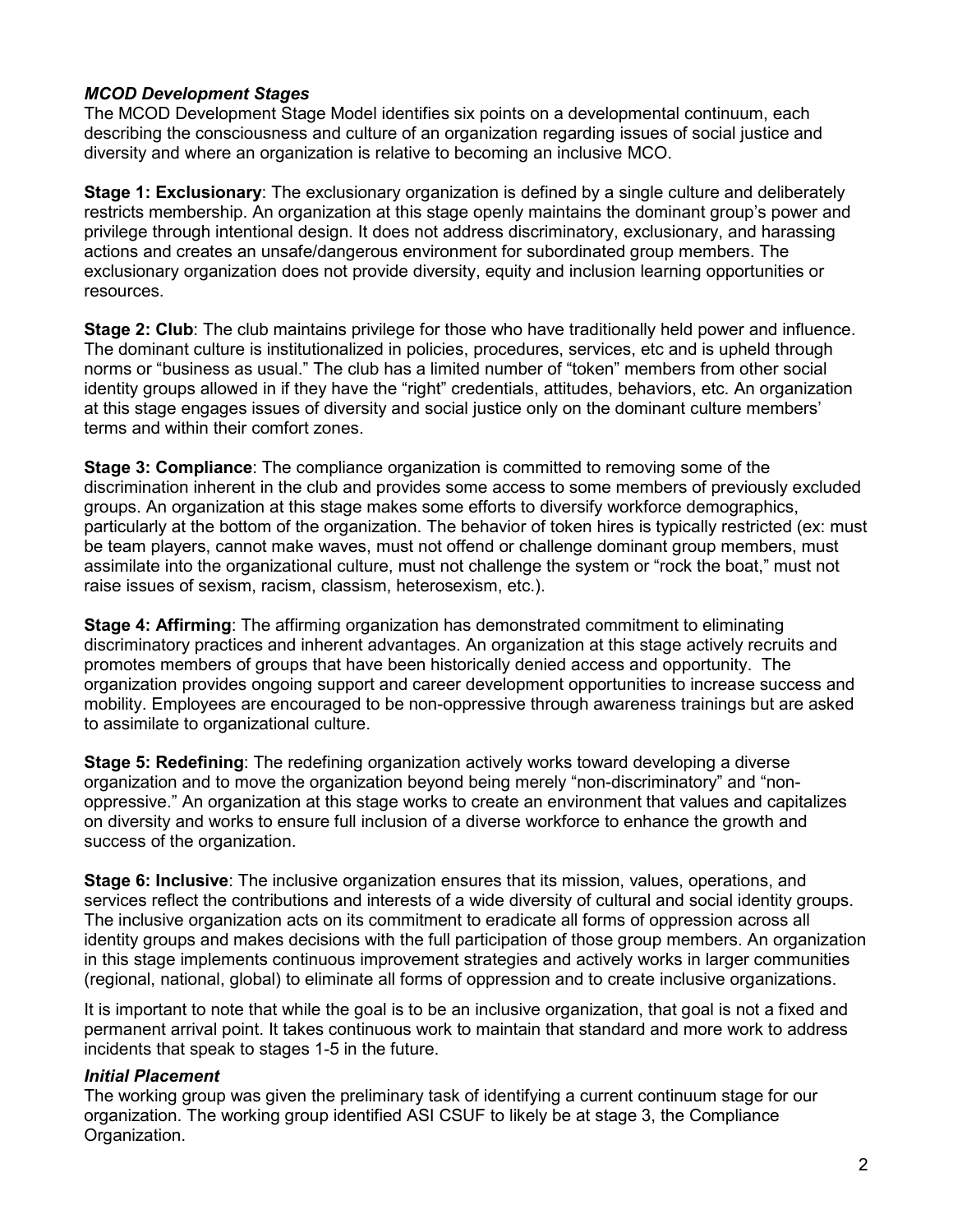#### *ASI Baseline Assessment* **Survey Design**

Building upon the placement at stage 3, the Compliance Organization, the working group developed an internal assessment with qualitative and quantitative survey measures based on the MCOD stage descriptors, which contained conditions or experiences with a presence or lack of: discrimination, exclusion, assimilation, diversity and equity. This survey sought to understand individual experiences related to diversity, equity, and inclusion within ASI and how those individual experiences make up the current state of our organization. The working group used the collected data to establish a baseline understanding of ASI's current organizational DEI state. This understanding has shaped the development of ASI's DEI plan and will provide direction for stewarding ASI toward becoming a more diverse, equitable, and inclusive organization.

# **Summary of Findings**

While a detailed analysis of all quantitative and qualitative data is essential to make effective, sustainable improvements with the diversity, equity, and inclusion within ASI, the summarized findings below do support the working group's initial placement in Stage 3 of the MCOD model.

- 1. **Lack of Trust** After receiving the survey, several ASI Staff shared significant verbal feedback with ASI Anti-Racism & Diversity, Equity, & Inclusion working group members about a lack of trust in the anonymity and confidentiality of survey response data. While the feedback may impact the validity of aggregated survey responses in ways that we cannot directly identify or quantify, the feedback informs our assessment of the current state of ASI CSUF.
- 2. **Lacking Representation of All ASI Departments** The response data indicates statistically representative response rates from the Titan Student Union, Children's Center, and Titan Recreation. The Accounting, Administration, Building Engineering, Human Resources, Information Technology, Executive Offices, Leader and Program Development, and Marketing & Communications areas lacked sufficient responses to validly represent those areas with this data.
- 3. **Validation of MCOD Stage 3** The significant negative experiences reported for each of the MCOD themes surveyed supported the working group's preliminary identification of ASI CSUF at MCOD Stage 3. The most significant negative experiences reported were related to the themes of Assimilation and Exclusion.
- 4. **Potential Gender-Based Oppression** The response data identified significantly more negative experiences reported by staff who identified as women as opposed to staff who identified as men. Qualitative data revealed this disparity may have resulted from a limited number of experiences/incidents. Overall, the data suggests a potential need to address issues of inclusion based on gender. More data is needed to confirm and further clarify these potentially recurring, pervasive issues.
- 5. **Positive Experiences with Equity & Discrimination** A significant number of positive experiences were reported for the themes of equity and addressing discrimination. The ASI staff sees steps being taken to address diversity, equity and inclusion.
- 6. **Organizational Structure, Positions, & Leadership** A significant amount of qualitative responses mentioned issues seemingly rooted in/tied to the organizational structure, positions, and leadership within ASI CSUF.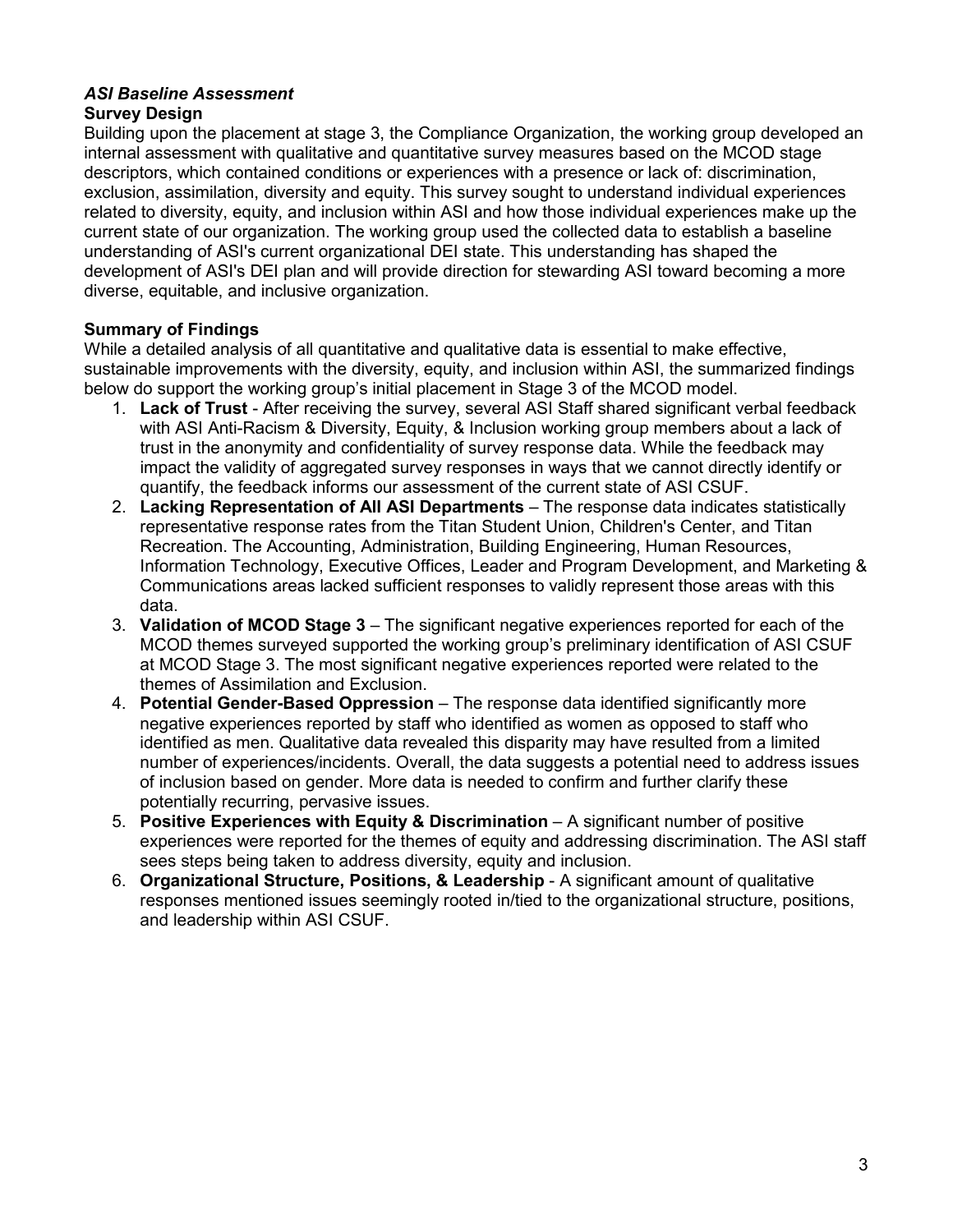

- The Titan Student Union, Children's Center, and Titan Recreation areas provided response rates to sufficiently represent each area.
- The Accounting, Administration, Building Engineering, Human Resources, Information Technology, Executive Offices, Leader and Program Development, and Marketing & Communications areas lacked sufficient response rates to validly represent each area.
- Information about representation from these areas has been included to reiterate the importance of the lack of representative participation.



**Negative Experiences (by staff members)** 

Notes: 'No Significance' (green) indicates counts of those who reported not having experienced anything associated with the MCOD theme. 'Maximum Significance' (red) indicates counts of those who reported having had the most significant experiences associated with the MCOD theme. Significant negative experiences were reported for each of the MCOD themes surveyed. The most significant negative experiences reported were related to the themes of Assimilation and Exclusion.



#### **Positive Experiences (by staff members)**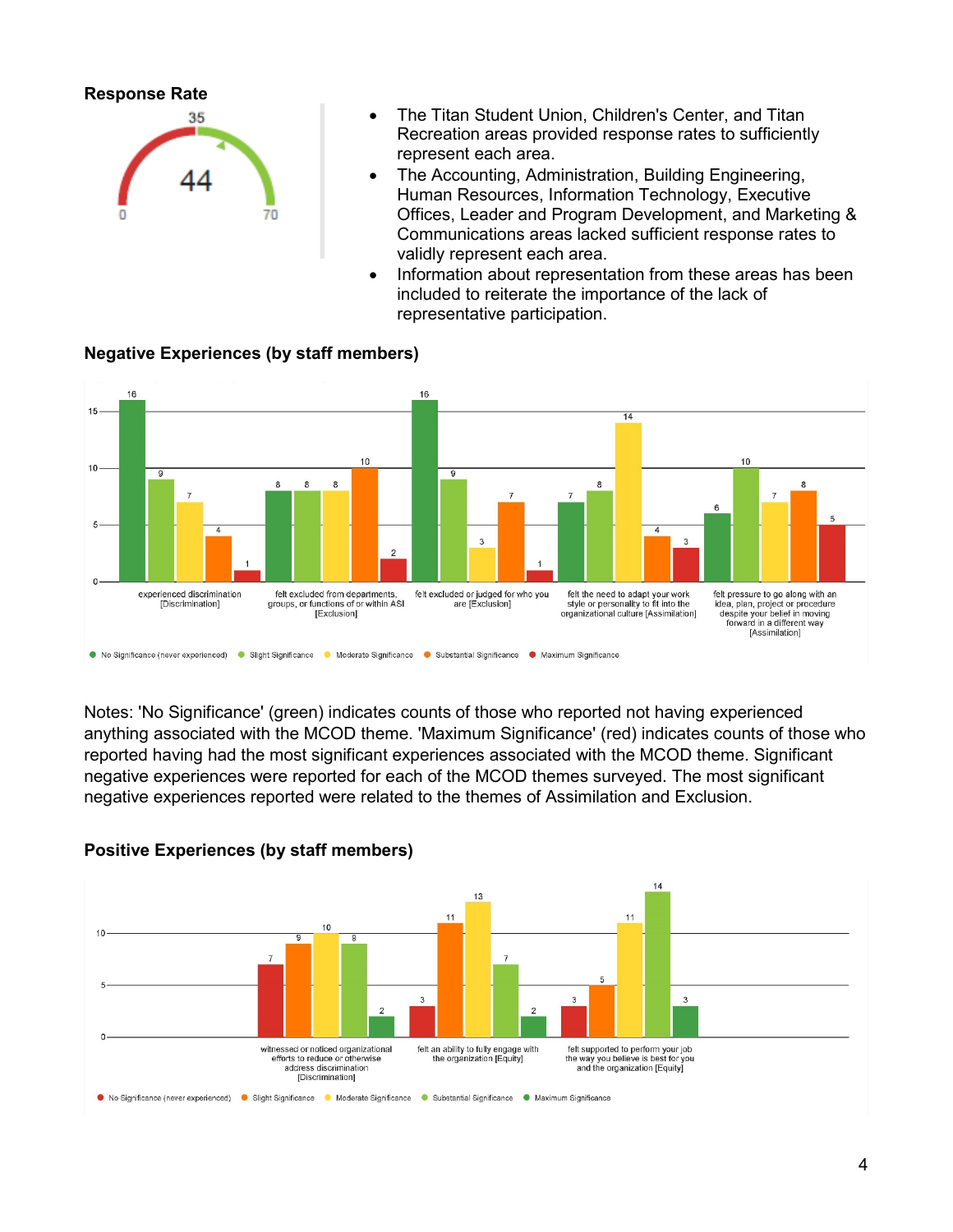#### **Gender**

Respondent data demonstrated a statistically significant disparity between differing genders' negative experiences with each theme assessed.



No survey respondents selected the 'Trans' or 'Other' gender response options; 8 respondents chose not to respond.

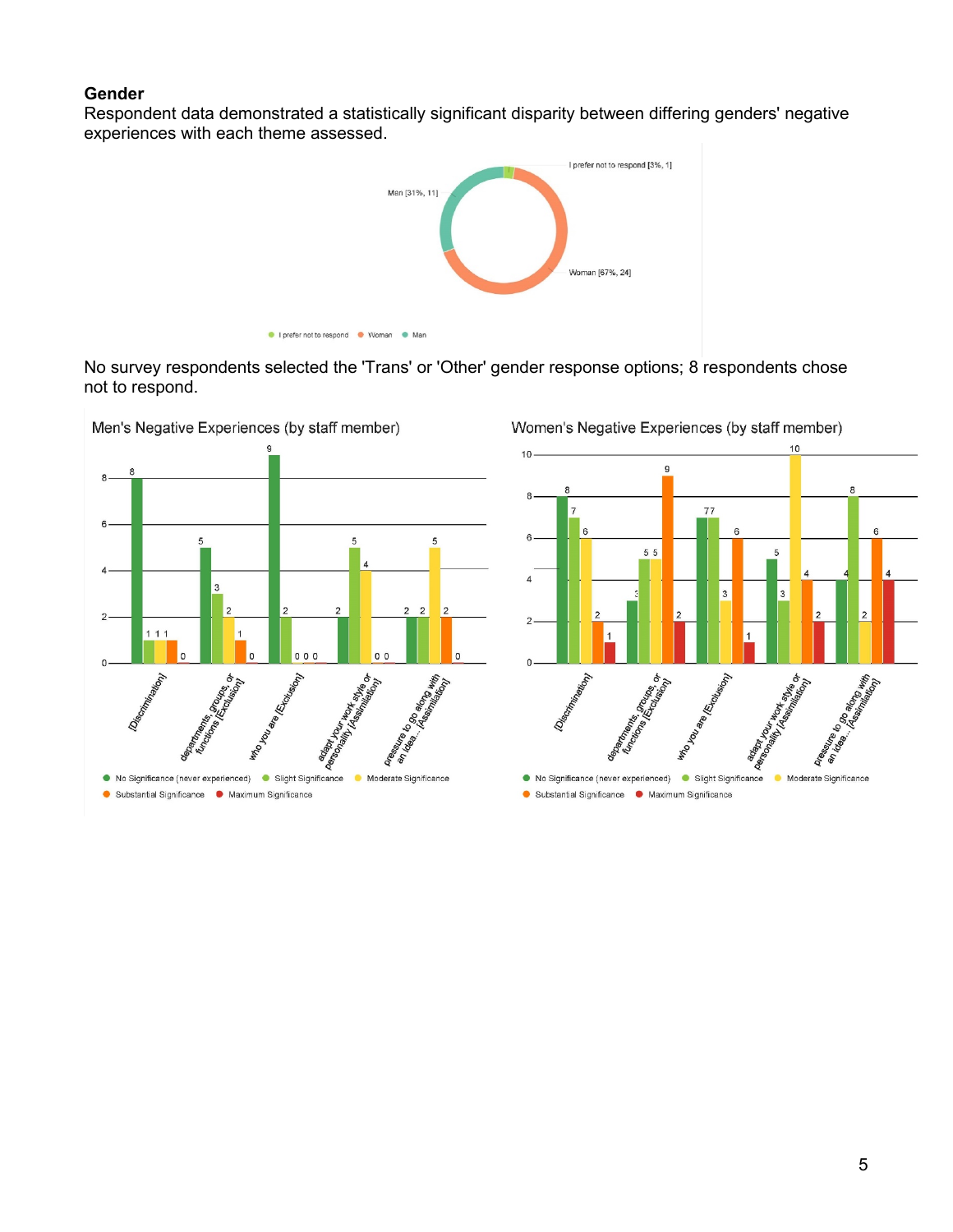**Qualitative Themes**: Themes that emerged through the working group's analysis of the qualitative (open-ended) responses are listed below.

- Varied identities-based sense of not belonging and having to try to "fit in" (assimilation)
- Desire/need for organization/leadership to better address prevalent/national instances of racism which impact our community and work
- Organizational structure/leadership-based exclusion
- Gender-based discrimination
	- o Individual experiences of discrimination toward staff who identify as women.
	- $\circ$  Experienced exclusion from a "boys club" which seems to give privilege to certain staff who identify as men.
- Feeling valued for one's contribution/work (most often by departmental team)
- Feeling supported to do one's work (most often by departmental team)

While there are some survey theme areas that are not identified as statistically significant, that does not mean that ASI CSUF does not forwardly include those measures within our organization's work. ASI remains in a unique place to be able to build and capitalize on what we know so far alongside the organizational standard we set in moving toward an inclusive organization.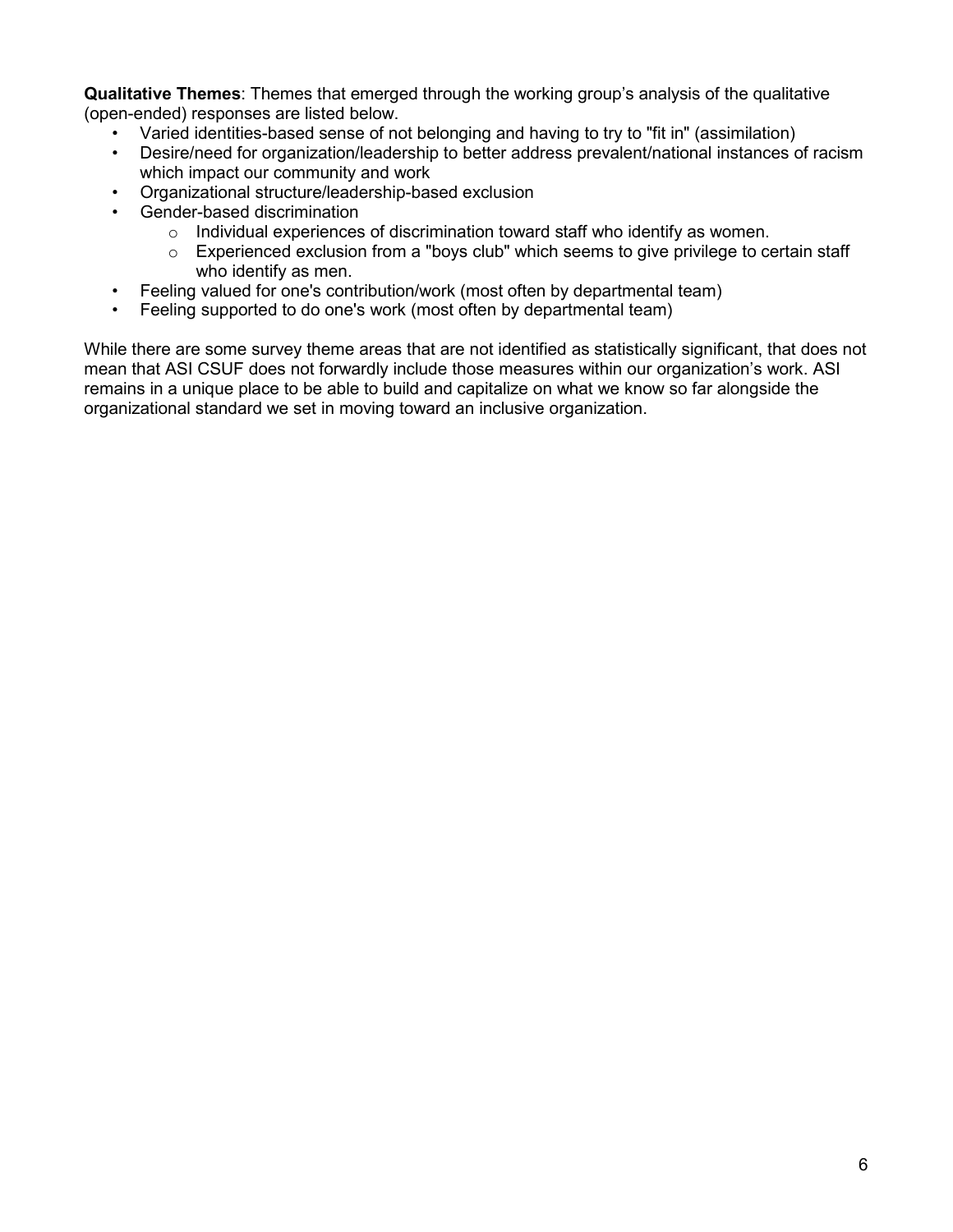# **ASI's Anti-Racism, Diversity, Equity and Inclusion Recommendations**

According to the MCOD framework, the goal of the compliance organization is to build and implement a data-based strategic plan, increase the numbers of staff, managers and administrators from subordinated groups (those groups who lack power compared to the dominant group), and create structures to ensure they are welcomed and embraced within the organization and local community. These identified goals help move the organization through the continuum toward being an inclusive organization. The challenge at this stage is to guard against using individual experiences or incidents to generalize the whole organization, and instead use experiences to reveal stress points within the organization that are not being addressed. The recommendations below were developed utilizing MCOD strategic actions associated with ASI CSUF's current stage as well as what the working group learned from the internal assessment.

## **Recommendation 1: Establish ASI Anti-Racism, Diversity, Equity and Inclusion Committee Phase 1**

- 1. ASI will form a Committee to carry out the work of the DEI plan. The composition of this Committee will include a wide range of staff members from all ASI departments.
	- a. Each member of the Committee is responsible for facilitating discussion within their respective departments about the Committee's work to incorporate perspectives and input throughout the larger organization into the Committee's work.
- 2. This Committee will identify and implement strategies to engage all staff and overcome challenges.
- 3. This Committee will define and measure what success looks like for each area and item of the plan. In the development of these measures, it is important to set a standard of success that is attainable to all employees and that challenges the organization to progress forward.

#### **Phase 2**

1. Building on the recommendations identified in this plan, the Committee will implement a longterm inclusion strategic plan (ISP) in consultation with ASI Senior Staff. A long-term inclusion strategic plan would include future recommendations to support ASI's progress toward being an inclusive organization.

# **Recommendation 2: Organizational Social Justice & Inclusion Competencies**

#### **Phase 1**

1. In collaboration with ASI student leaders, the Committee will identify social justice & inclusion competencies, for all professional staff and student staff and develop an implementation plan that includes integration into annual training and development plans, evaluations, etc.

## **Phase 2**

1. Integrate social justice & inclusion competencies into ASI Human Resources programs and all other training sessions.

## **Phase 3**

1. Revise ASI performance evaluation with ASI Human Resources to hold staff accountable for demonstrating these social justice & inclusion competencies in their daily work activities.

# **Recommendation 3: Professional Development Opportunity**

## **Phase 1**

1. Continue development and training to increase depth of commitment and consistent demonstration of foundational social justice & inclusion competencies.

## **Phase 2**

- 1. Create developmental opportunities for members of dominant groups to examine their privilege, the dominant culture, and explore their role in partnering to drive change.
- 2. Create meaningful opportunities for members of across the organization's diverse identity group to meet/interact.
- 3. Create a cross mentoring program for ASI staff to connect with members of other identity groups with the goal to facilitate the staff members development of social justice & inclusion competencies and promote ...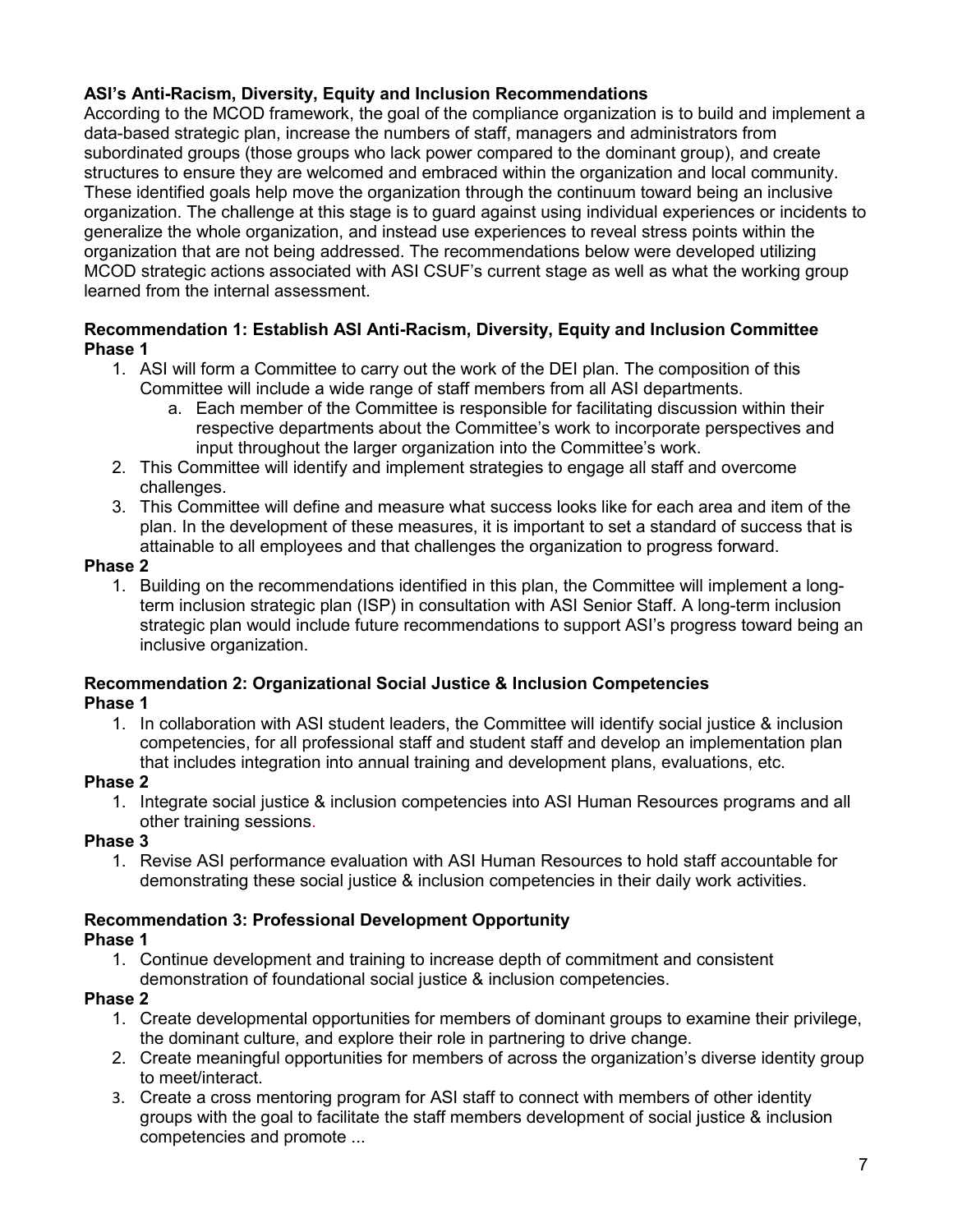- 4. Stay informed on current social justice & inclusion efforts of peer institutions and other organizations.
- 5. Develop productive networks with other community leaders and campus partners and meet as needed to review current plans, progress towards goals, and give receive feedback on plans for next steps.

## **Phase 3**

1. Implement a comprehensive training and development initiative to increase more advanced social justice & inclusion competences of all ASI professional staff and student staff.

#### **Recommendation 4: Organizational Development and Policy Phase 1**

- 1. Create meaningful dialogue among top ASI professional staff leaders and members of subordinated groups and key allies. This recommendation includes identifying the patterns of communication that will allow intentional time and focus for meaningful dialogue throughout our various staffing levels and across functional units.
- 2. Examine and revise ASI policies, practices, and structures through a lens of inclusion and equity, applying social justice & inclusion competencies expected of ASI professional staff. These may include, but are not limited to, job descriptions, department/division mission statements, decision-making processes, protocol to respond to grievances, hate crimes and sexual assaults, performance evaluations, reward structures, marketing materials, recruiting practices, hiring practices, promotional processes, and career development processes.
- 3. Require all ASI search committees to participate in equity, diversity, and inclusion workshops designed to eliminate discriminatory practices and increase the hiring of candidates who demonstrate core social justice & inclusion competencies.
- 4. Examine and revise, as needed, all on-boarding and orientation/training programs of ASI professional staff and student staff to address issues of inclusion.

# **Recommendation 5: Programs and Services**

## **Phase 1**

- Clarify, communicate, and uphold clear expectations for the quality of client-focused programs and services. Create an organizational standard for programs and services based on our social justice & inclusion competencies.
- Clarify, communicate, and uphold clear expectations for the quality of workplace climate for all ASI professional staff.

## **Phase 2**

1. Require Diversity/Inclusion Plans from each ASI department that identify measurable strategies to meet Diversity Goals, carry out the organizational mission, and uphold our values.

## **Recommendation 6: Assessment Needs**

## **Phase 1**

1. Collect, analyze, and compare comprehensive data on organizational climate and status quo. In phase 1, the assessment needs are focused on the support of the development of the social justice & inclusion competencies, policy development and programs and services.

# **Phase 2**

1. Collect, analyze, and compare comprehensive data on recruitment and promotions. In phase 2, the assessment needs are focused on the support of recommendations made for programs and services.

## **Phase 3**

1. Collect, analyze, and compare comprehensive data on retention and professional development opportunities. In phase 3, the assessment needs are focused on the support of the recommendations tied to professional development and opportunity.